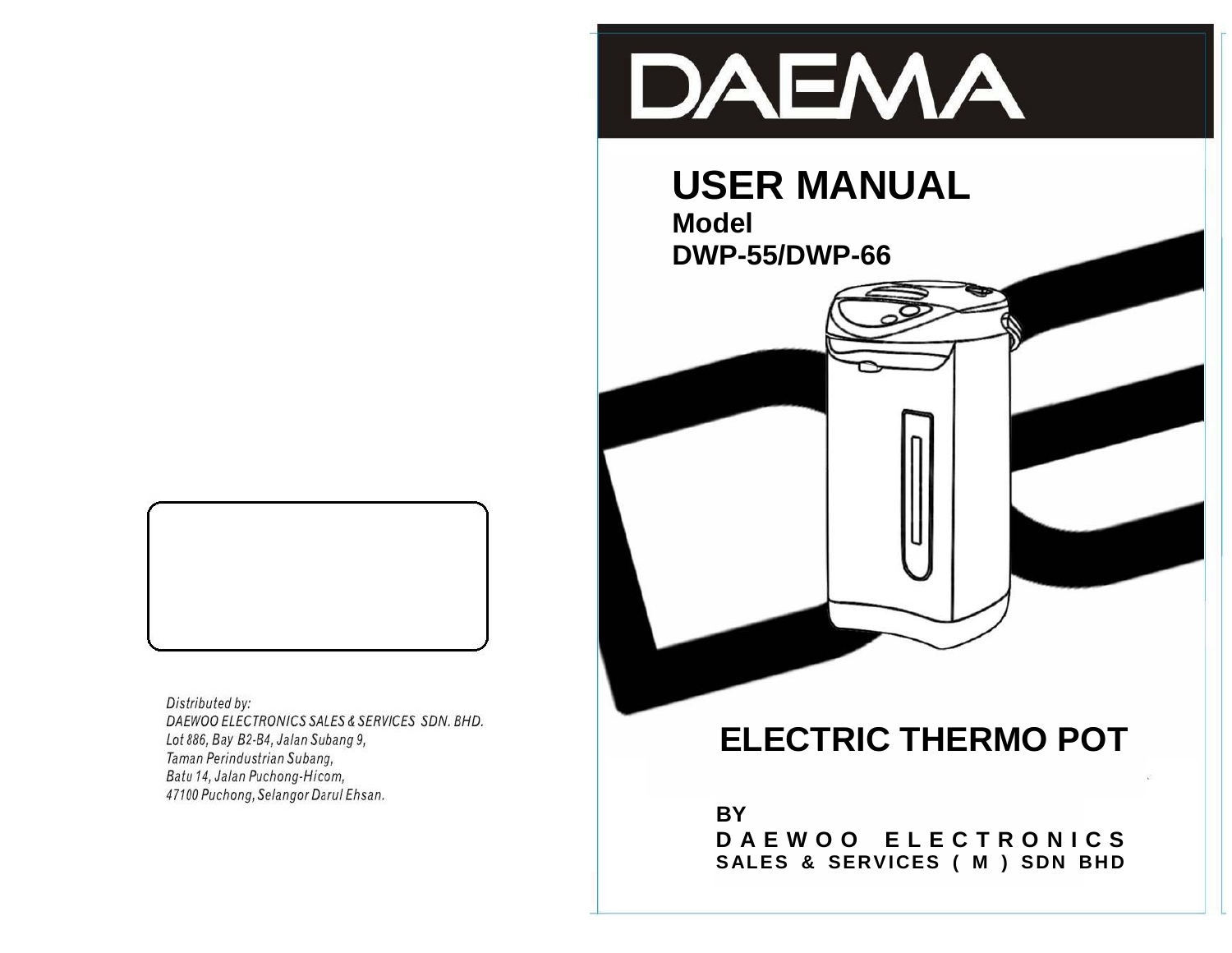#### **CONTENTS**

| <b>TITLES</b>                     | <b>PAGE NO</b> |
|-----------------------------------|----------------|
| <b>General Safety Precautions</b> | 1              |
| <b>Parts Introduction</b>         | 3              |
| <b>Technical Specifications</b>   | 3              |
| <b>Before Using</b>               | $3 - 4$        |
| <b>How To Use</b>                 | $4 - 6$        |
| <b>Cleaning and Maintenance</b>   | 6              |
| <b>Trouble Shooting</b>           | 7              |

The important information, here, is intended to prevent possible injuries and damage to the appliance. Please follow accordingly.

#### **General Safety Precaution**

| ٠ | Always unplug appliance from the main electrical supply outlet                                                                                           |
|---|----------------------------------------------------------------------------------------------------------------------------------------------------------|
|   | before cleaning or when not in use.                                                                                                                      |
| ٠ | Always attach the power cord to the appliance BEFORE you plug it<br>to the main electrical supply.                                                       |
| ٠ | To disconnect appliance, grasp the plug to remove, do not pull on<br>the cord.                                                                           |
| ٠ | Close supervision is necessary when operating appliance near                                                                                             |
|   | children. Ensure the electrical cord does not hang over the work<br>surface.                                                                             |
| ٠ | Do not operate appliances with a damaged cord or plug. Any repairs<br>should be done by an experienced technician or by an authorized<br>service center. |
| ٠ | Always place appliance on a flat steady surface.                                                                                                         |
| ٠ | When moving the appliance, be cautious and avoid touching hot<br>surfaces.                                                                               |
| ٠ | Do not immerse appliance or electrical parts in water or any other<br>liquids.                                                                           |
| ٠ | Use of accessories or equipment not supplied by the manufacturer<br>may cause damage or malfunctioning of your appliance or result in<br>injuries.       |
| ٠ | Not suitable for outdoor usage or in damp areas. This appliance is<br>for domestic use only.                                                             |
| ٠ | Do not dispense when boiling.                                                                                                                            |
| ٠ | Do not touch hot surfaces, use handles or knobs.                                                                                                         |
| ٠ | Never block the stem vent opening.                                                                                                                       |

**Th**a**nk you for choosing DAEMA ELECTRONICS "ELECTRIC THERMO POT, DWP-55/DWP-66".**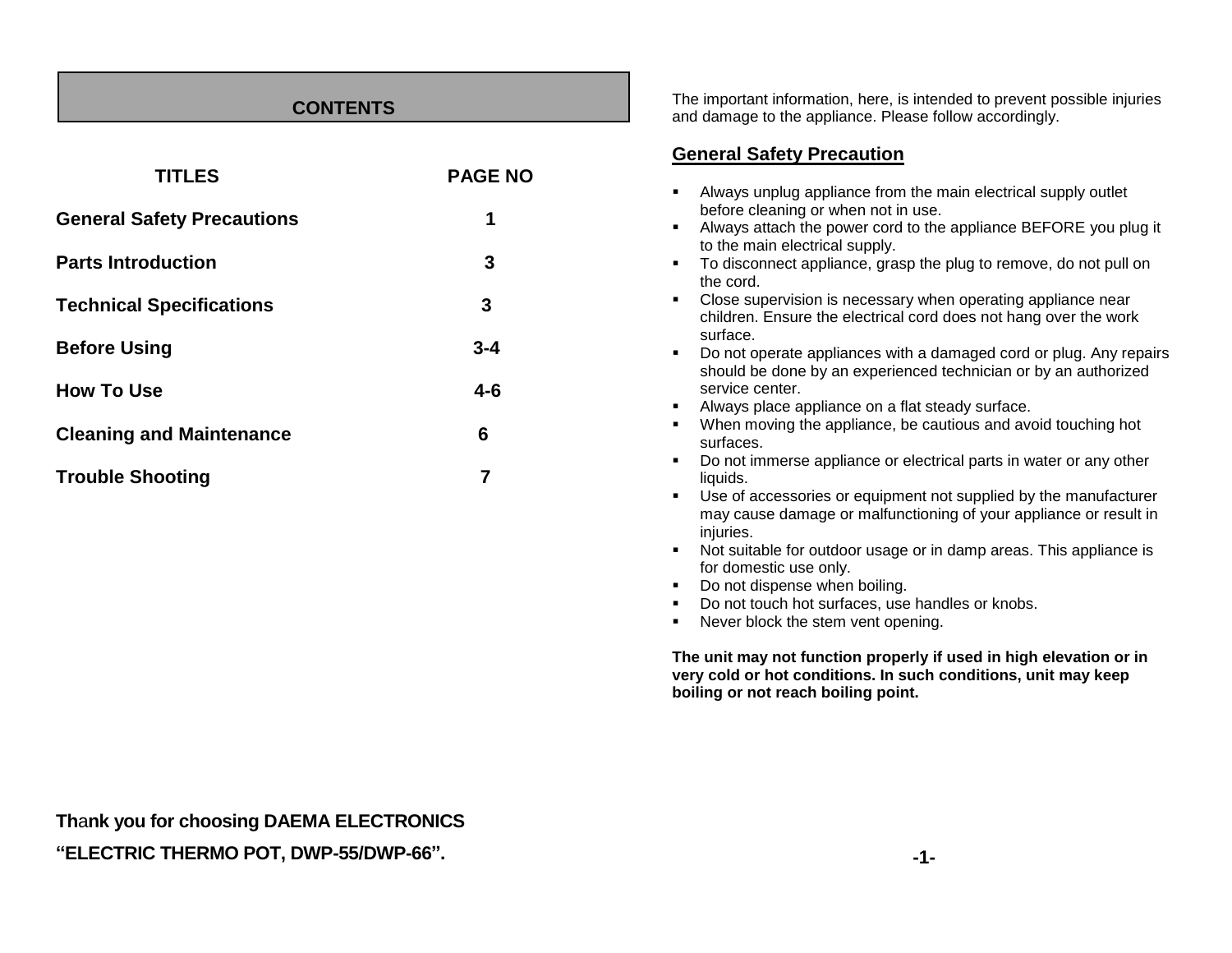#### **Parts Introduction**











- 1. Steam Vent
- 2. Manual Pump
- 3. Lid Lock
- 4. Control Panel
- 5. Spout
- 6. Water Level Gauge
- 7. Empty Mark
- 8. Pump Lock
- 9. Upper Lid
- 10. Handle
- 11. Power Receptacle
- 12. Rotating Base

13. Upper Lid Hinge 14. Full Mark

Control Panel

- 15. Detachable Upper Lid
- 16. Gasket
- 17. Water Tank
- 18. Power Cord
- 19. Plug
	- 20. Re-boil Button
	- 21. Boil Light Indicator
- 22. Keep Warm Light Indicator
- 23. Auto Dispense Button
- 

#### **Technical Specifications**

| Model    | DWP-55 / DWP-66  |
|----------|------------------|
| Voltage  | 220-240V~50/60Hz |
| Power    | 730W             |
| Capacity | 51 / 61          |

**Specifications are subject to change without prior notice with the development of technology.**

#### **Before Using**

- 1. Please read these instructions carefully before using and keep them for future reference.
- 2. Check and confirm the local main voltage is the same as stated on the appliance.
- 3. Handle power cord carefully. Do not bend or pull on cord. Unplug from wall socket when not in use.
- 4. Always use the dispenser in a vertical upright position.
- 5. Allow dispenser to cool before cleaning.
- 6. The unit may be deformed or damaged when exposed to heat or used in unstable surroundings (excess water or humidity.).
- 7. Boiling without any water in the pot would damage the unit.
- 8. Avoid touching the outer body during operation. Always allow unit to cool before handling.
- 9. Do not immerse power cord or unit in any water or any liquid.
- 10. Close supervision is necessary when appliance is used by or near children. Never leave appliance unattended.
- 11. Do not operate any appliance with a damaged cord or plug or malfunctions or has been damaged in any manner.
- 12. Do not attempt to repair the appliance, contact LUCKY.
- 13. Never use attachments not recommended by the manufacturer.
- 14. The appliance is not intended for outdoor use or in damp areas. Household use only.
- 15. Power cord should not be tangled, left on hot surfaces or allowed to hang over table edges.
- 16. Appliance should be given ample air circulation on all sides.
- 17. An insulated hot pad is recommended on surfaces where heat may cause problems.
- 18. Do not use appliance for other then its intended usage.
- 19. Be cautious of hot steam when opening the top lid.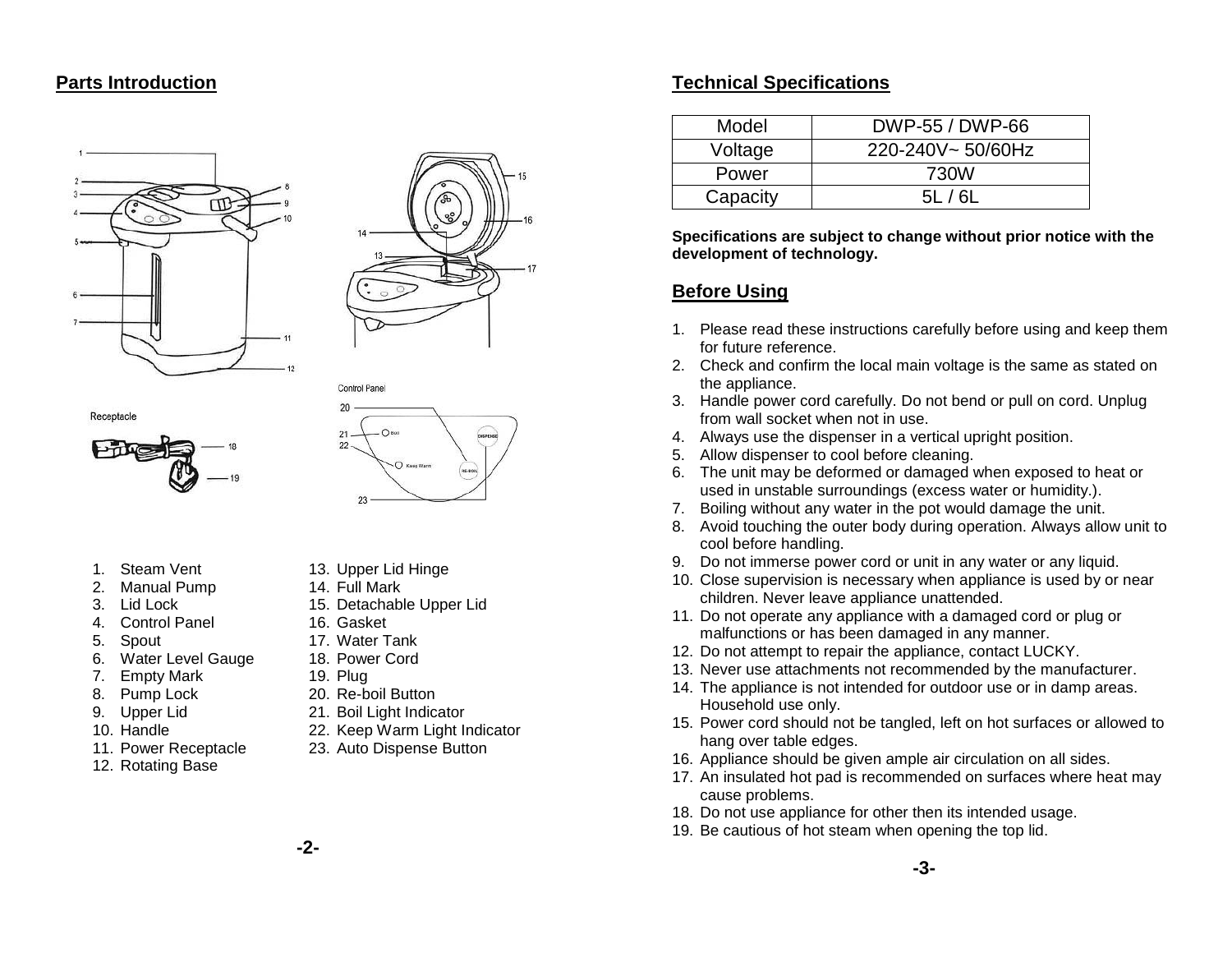- 20. Point steam away from power point switch and furniture.
- 21. Keep flammable materials away from appliance.
- 22. Handle power cord carefully as cord may malfunction if dropped.
- 23. It is normal for smoke and smell to be emitted during first use, it will stop after a short period of usage.
- 24. Be extra careful when moving the appliance filled with hot water.
- 25. Do not fill above the "Full" water guide mark.
- 26. Do not cover or block steam vent with cloth or any material.

Do not place on unstable surfaces.

- 27. Always ensure the lid is closed properly.
- 28. Make full use of handle when moving the appliance.

### **How To Use**

## **HAZARDS**



To protect against electric shock, do not immerse base, cord or plug in water or other liquid.





dispenser.

Do not fill above the maximum level mark inside the tank or lower than the minimum level to avoid damage to the product.

Do not place on or near a hot gas or electric burner, or a heated oven.

Only fill with pure water. Do not put milk, tea, ice or any other substance into

#### **•** Removing and attaching top lid

- 1. Pull on lid lock and open lid to about 45-degrees angle and remove lid from securing hinge.
- 2. To attach, insert the shaft of the lid into the hinge holder. Close and press on lid unit it clicks.
	- Never remove lid while the appliance is operating.
	- Be cautious of steam when opening lid.

#### **Using the dispenser for the first time**

- **Wash and rinse inner tank with water.**
- **Fill water up to full line.**
- Boil once and discard water by pumping it out.
- **1. Open top lid and add water**
	- Pull up on the lid lock and open top lid.
	- Fill with cold water from another container, such as a kettle or pitcher. Do not fill directly under faucet.
	- To prevent overflow, do not fill above the maximum mark.
	- Be careful not to splash water onto the control panel.

#### **2. Close the top lid**

- Carefully close lid by pressing down until a click is heard
- Do not close lid forcefully, hot water may gush out and scald.

#### **3. Boiling the water**

- Unit begins to function (boil) once power is connected.
- First attach body plug to receptacle then plug into to wall outlet.
- Never connect power when unit is empty.
- When rotating the body, be cautious of the power cord.
- **4. Reading the control panel**
	- "Boil" light is on during the boiling cycle
	- Will switch to "Keep Warm" automatically when water is boiled
	- Do not open the top lid.
	- Do not touch the steam vent.
	- Do not place cloth or other items covering the steam vent.
	- Do not dispense water while water is boiling.
- **5. Dispensing water – electric pump**
	- **Press the "Dispense" button to dispense hot water**
	- **Hot water may not dispense smoothly immediately after** boiling, this is due to air bubbles trapped inside.
	- Never press the "Dispense" button if dispenser is empty.
	- **Electric dispense will not work if unit is unplugged.**

#### **6. Dispensing water – manual pump;**

- Switch manual pump lock to "Unlock"
- **Press down on the manual pump**

#### **NOTE:**

- Add water before water level reaches the "Refill" line.
- **7. Reboil function**
	- Make sure water level is above the "Refill" mark before reboiling.
	- Re-boiling a full container takes about 3 minutes.
	- The re-boil key may not respond right after the water has boiled.